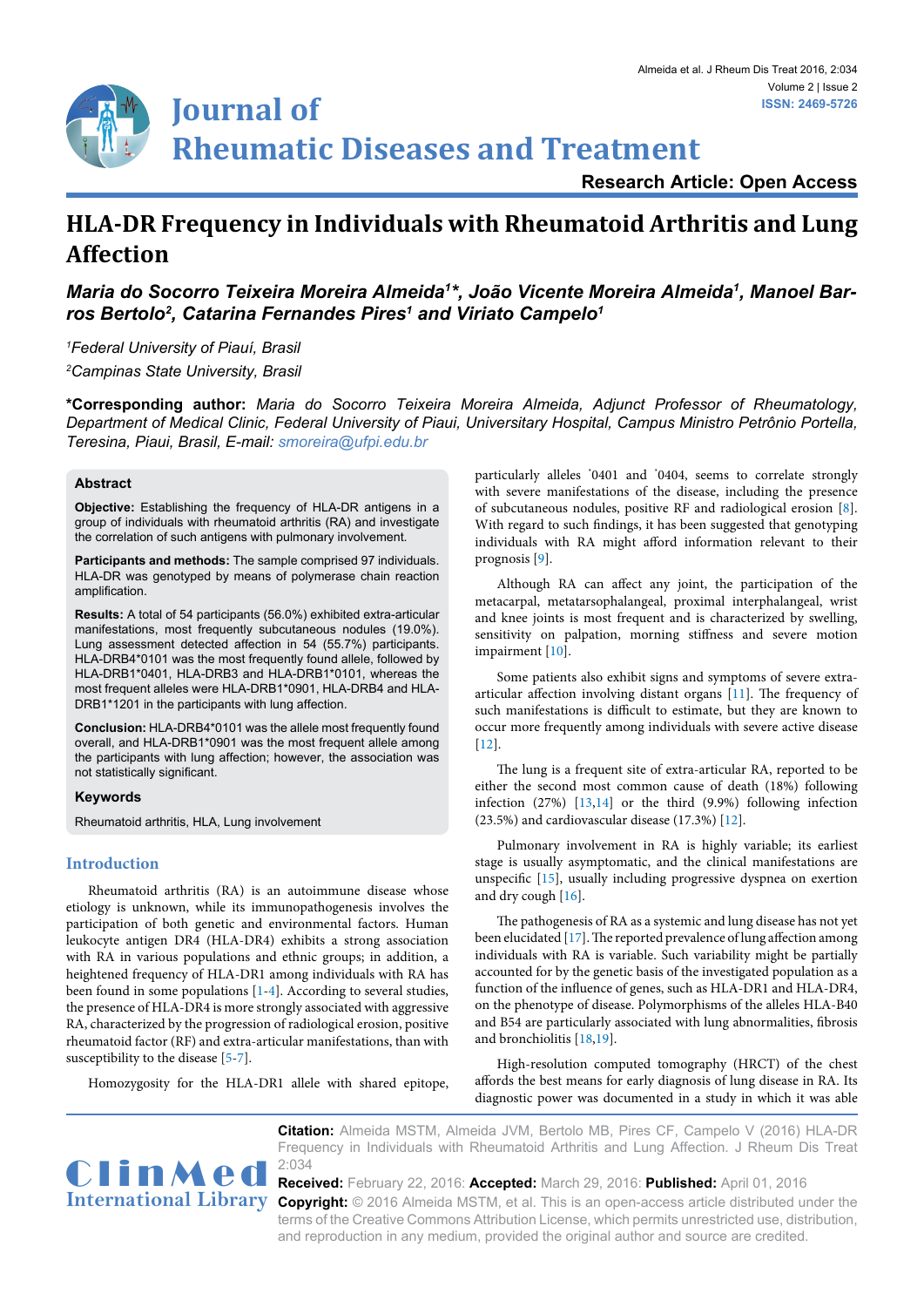to detect interstitial lung disease in 50% of the participants with RA, whereas only 10% of them exhibited relevant clinical symptoms [[20](#page-3-13)].

The possibility of establishing the risk of severe and destructive joint and extra-articular manifestations of RA early in the course of disease might contribute to the prevention of irreversible joint and systemic damage [[21](#page-3-14)].

As the Brazilian population exhibits genetic diversity, with variable patterns of DR alleles and haplotypes, the assessment of DR alleles in a population of individuals from Piaui with rheumatoid lung disease might contribute to assessing the prognosis of patients with that condition.

# **Participants and Methods**

# **Participants**

Ninety-seven patients diagnosed with RA according to the American College of Rheumatology (ACR( revised criteria [[22](#page-3-15)], were selected during the years of 2011 and 2012. The volunteers were followed-up by the same physician at a university hospital and at the physician's private office and were requested to respond to a questionnaire including data on the age at onset, length of disease and the presence or absence of extra-articular manifestations. They agreed to participate in the study after reading and signing the Consent Form approved by the Medical Ethics Committee.

A total of 85 participants (88.0%) were female; 77.0% were nonwhite; and the average age of the sample was 47.3 years old. A total of 54 participants (56.0%) exhibited extra-articular manifestations, most frequently subcutaneous nodules (19.0%).

# **Detection of rheumatoid factor**

RF was detected by the quantitative method of nephelometry and the values were considered positive when > 30 IU/mL.

#### **High-resolution computed tomography of the lungs**

The volunteers were subjected to HRCT, which was performed in a supine position, using a Siemens Somatom Spirit scanner with two channels and GE Healthcare LightSpeed Pro 16; all the scans were encoded.

# **Pulmonary function test**

All participants were subjected to spirometry using a Beatrice Pulmonary Assessment System (Sistema de Avaliação Pulmonar Beatrice - PC). The device was coupled to a computer, and the results were compared to the predicted values for healthy individuals of the same age, gender and height (Brazilian Society of Pneumology and Phthisiology/Sociedade Brasileira de Pneumologia e Tisiologia – SBPT) using the reference values used described by PEREIRA et al. [[23](#page-3-16)].

# **HLA genotyping**

Typification of class II HLA alleles was carried out through the DNA/PCR/SSP molecular method at medium and high resolution. DNA was extracted through a salting-out procedure of peripheral blood of each individual participating in the research. The alleles were quantified at a medium or generic resolution using the PCR/SSP technique for primers of "One Lambda"(One Lambda Inc., CA, UK).

#### **Statistical analysis**

The frequency of each HLA-DR subtype was established together with the corresponding confidence interval. The correlation between HLA and lung affection was assessed using the chi-square test, and the risk was estimated by calculating the odds ratios, the corresponding confidence interval and bivariate analysis.

# **Results**

# **Clinical characteristics**

Most participants were female (88.0%) and non-white (77%).

<span id="page-1-0"></span>**Table 1:** RA - Disease characteristics of the 97 participants with rheumatoid arthritis.

| F:M                               |                | 85:12            |
|-----------------------------------|----------------|------------------|
| White: non-white                  |                | 23:74            |
| Average age (years)               |                | $47.3 \pm 11.18$ |
| Average length of disease (years) |                | $7.72 \pm 7.79$  |
| Positive rheumatoid factor        |                | 84 (87%)         |
| Extra-articular manifestations    |                |                  |
|                                   | Total          | 54 (56%)         |
|                                   | <b>Nodules</b> | 18 (19%)         |
|                                   | Anemia         | 32 (33%)         |
|                                   | Ulcers         | 05(5%)           |
|                                   | Raynaud        | 04 (4%)          |
|                                   | Weight loss    | 20 (21%)         |
| Pulmonary symptoms                |                |                  |
|                                   | Total          | 35 (36%)         |
|                                   | Dyspnea        | 19 (20%)         |
|                                   | Chest pain     | 13 (13%)         |
|                                   | Cough          | 21 (21%)         |

<span id="page-1-1"></span>**Table 2:** Results of pulmonary function tests in 97 individuals with rheumatoid **arthritis** 

| <b>Pattern</b> | n (%)    | %  |  |  |
|----------------|----------|----|--|--|
| Normal         | 65 (67%) | 67 |  |  |
| Restrictive    | 12 (12%) | 12 |  |  |
| Obstructive    | 18 (19%) | 19 |  |  |
| Mixed          | 02(2%)   | っ  |  |  |

<span id="page-1-2"></span>**Table 3:** Findings on HRCT of the chest corresponding to 97 individuals with rheumatoid arthritis.

| <b>Pattern</b>        |    | %  |
|-----------------------|----|----|
| Normal                | 57 | 59 |
| <b>Nodules</b>        | 12 | 12 |
| Fibrosis              | 31 | 32 |
| <b>Bronchiectasis</b> | 05 | 5  |
| Pleura affection      | 05 | 5  |

<span id="page-1-3"></span>**Table 4:** The allele frequency of HLA-DRB in rheumatoid arthritis patients.

| <b>HLA-DR</b>        | <b>Participants</b> |       |
|----------------------|---------------------|-------|
|                      | $n = 97$            | %     |
| <b>HLA-DRB4'0101</b> | 51                  | 52.6% |
| HLA-DRB1'0401        | 42                  | 43.3% |
| HLA-DRB3'0101        | 22                  | 22.7% |
| <b>HLA-DRB1'0101</b> | 20                  | 20.6% |
| <b>HLA-DRB1'1301</b> | 20                  | 20.6% |
| <b>HLA-DRB5'0101</b> | 19                  | 19.6% |
| HLA-DRB1'1101        | 18                  | 18.6% |
| <b>HLA-DRB1'0701</b> | 15                  | 15.5% |

The average age of the sample was 47.3 years old; the average length of disease was 7.72 years; and 84 (87%) participants tested positive for RF. Extra-articular manifestations (subcutaneous nodules, anemia, skin ulcers, Raynaud's phenomenon) were identified in 54 participants (56%), most frequently subcutaneous nodules (19%); 32 volunteers (33.0%) exhibited more than one type of extra-articular manifestation. Pulmonary symptoms were found in 35 participants (36.0%), most frequently dyspnea (20.0%), chest pain (13.0%), dry cough (11.0%) and productive cough (10.0%) [\(Table 1\)](#page-1-0).

#### **Lung involvement**

The pulmonary function test (PFT) results were normal in 65 participants (67.0%), while 12 (12.0%) exhibited restrictive ventilatory defect, 18 (19.0%) obstructive ventilatory defect and 2 (2.0%) a mixed pattern [\(Table 2\)](#page-1-1).

On HRCT, the results were normal in 57 (59.0%) participants, while nodules were found in 12 (12.0%) and fibrosis in 31 (32.0%) ([Table 3\)](#page-1-2). Joint analysis of the HRCT and PFT results indicated lung affection in 54 (55.7%) participants.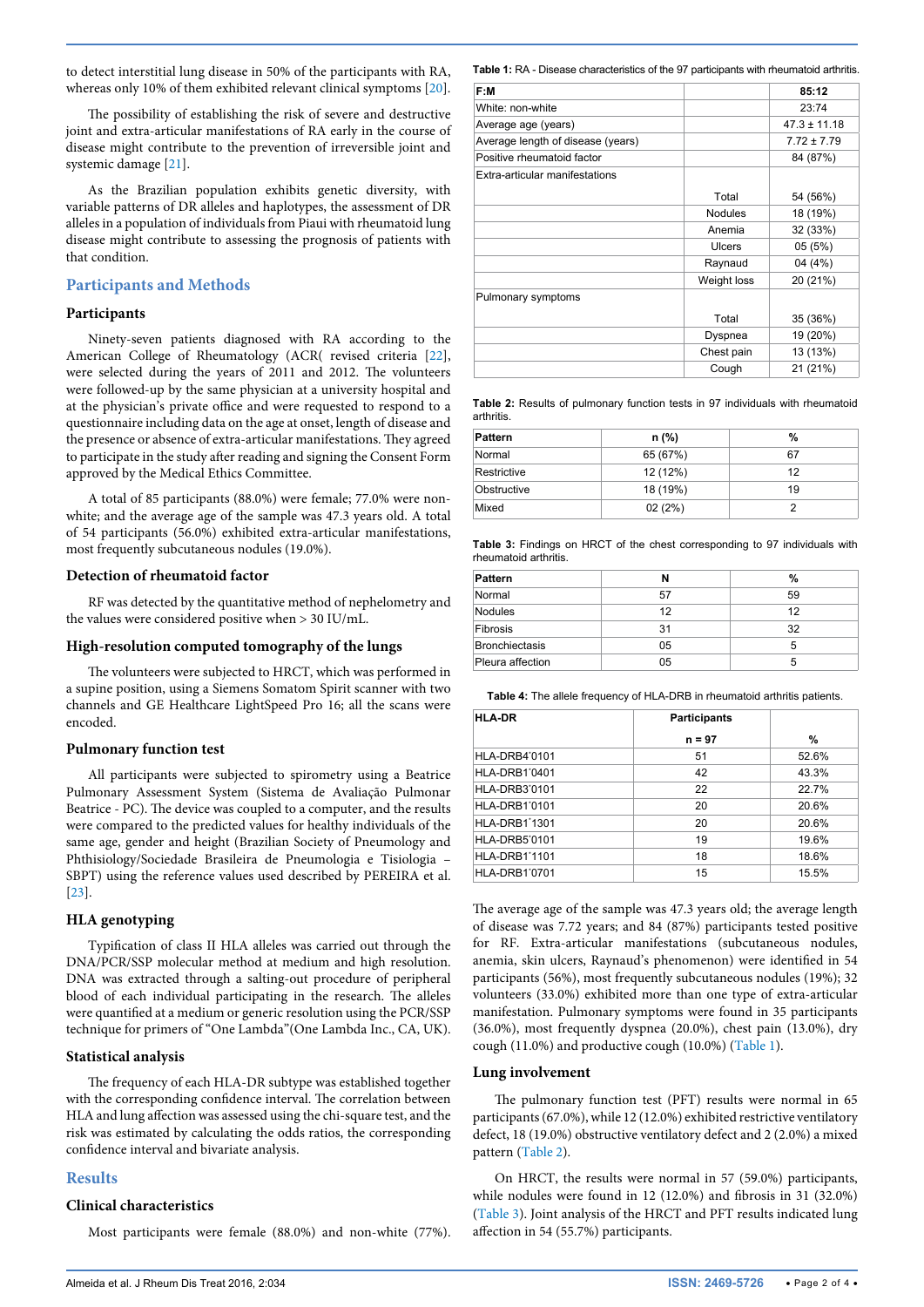<span id="page-2-3"></span>

|            |  | <b>Table 5:</b> HLA-DR allele frequency in the RA patients with and without lung |  |  |  |  |
|------------|--|----------------------------------------------------------------------------------|--|--|--|--|
| affection. |  |                                                                                  |  |  |  |  |

| <b>HLA-DR</b>     | Group 1        | Group <sub>2</sub>       | <b>Total of</b><br>patients | Chi-square | p-valor |  |
|-------------------|----------------|--------------------------|-----------------------------|------------|---------|--|
| DR-B1'0101        | 7              | 13                       | 20                          | 0.889      | 0.346   |  |
| DR-B1'0301        | 6              | $\overline{2}$           | 8                           | 3.323      | 0.068   |  |
| DR-B1'0401        | 15             | 27                       | 42                          | 2.28       | 0.136   |  |
| DR-B1'0701        | 10             | 5                        | 15                          | 3.587      | 0.058   |  |
| DR-B1'0801        | 4              | 5                        | 9                           | 0.000      | 0.994   |  |
| DR-B1'0901        | $\overline{2}$ | $\overline{2}$           | 4                           | 0.054      | 0.816   |  |
| DR-B1'1001        | $\overline{2}$ | 3                        | 5                           | 0.040      | 0.841   |  |
| DR-B1'1101        | 10             | 8                        | 18                          | 1.129      | 0.288   |  |
| DR-B1'1201        | 3              | $\overline{2}$           | 5                           | 0.525      | 0.469   |  |
| DR-B1'1301        | 6              | 14                       | 20                          | 2.096      | 0.148   |  |
| DR-B1'1401        | 4              | 4                        | 8                           | 0.114      | 0.736   |  |
| DR-B1'1501        | 5              | 6                        | 11                          | 0.006      | 0.936   |  |
| DR-B1'1601        | 5              | 5                        | 10                          | 0.145      | 0.703   |  |
| DR-B <sub>3</sub> | 10             | 12                       | 22                          | 0.015      | 0.904   |  |
| DR-B3'0101        | 2              | $\overline{\phantom{a}}$ | $\overline{2}$              | 2.565      | 0.109   |  |
| DR-B3'0107        | 3              | $\overline{2}$           | 5                           | 0.525      | 0.469   |  |
| DR-B3'0201        | 3              | 7                        | 10                          | 0.928      | 0.335   |  |
| DR-B'0218         | 4              | $\overline{2}$           | 6                           | 1.293      | 0.255   |  |
| DR-B4             | 1              | 3                        | 4                           | 0.632      | 0.427   |  |
| DR-B4'0101        | 22             | 29                       | 51                          | 0.062      | 0.803   |  |
| DR-B5             | 10             | 9                        | 19                          | 0.660      | 0.417   |  |
| DR-B5'0101        | ٠              | 1                        | 1                           | 0.805      | 0.370   |  |
| DR-B5'0113        | 1              | $\overline{a}$           | 1                           | 1.269      | 0.260   |  |

(Group 1) - Number total de patients without lung affection and with allele (Group 2) - Number of patients with lung affection and with allele

# **HLA genotyping**

HLA-DRB4\* 0101 was the most frequently found HLA subtype (52.6% of the participants), followed by HLA-DRB1\* 0401 (43.3%), HLA-DRB3 (22.7%) and HLA-DRB1\* 0101 and HLA-BRB1\* 1301 (both in 20.6% of patients) ([Table 4](#page-1-3)).

#### **HLA-DRB alleles and lung affection**

The alleles most frequently found among the participants with lung affection were HLA-DRB1\* 0901 (50%), HLA-DRB4 (25%), HLA-DRB1\* 1201 (20%) and HLA-DRB3 (9%). No statistically significant association was found between any HLA-DR subtype and lung affection at alpha = 5% (chi-square and Fisher's exact tests) nor by bivariate analysis [\(Table 5\)](#page-2-3).

HLA-DRB1\* 0901 was the allele most frequently found among the participants with lung affection, identified in 50% of them.

# **Discussion**

The clinical progression of RA is variable, including mild, moderate or destructive alterations, significant joint deformities, functional disability and extra-articular manifestations. The possibility of predicting the occurrence of extra-articular manifestations at the onset of disease might allow the establishment of more aggressive treatment at the early stages of affection [\[24\]](#page-3-17). HLA genotyping might contribute to defining the prognosis, especially when it is performed at an early stage of the disease, i.e., before the establishment of irreversible joint damage and appearance of extra-articular manifestations [\[25](#page-3-18)]. As ethnic differences in gene determinants might influence the expression of the disease [[9](#page-3-1)], we investigated the HLA system in individuals with RA and compared the results for individuals with and without lung affection.

The results of this study show that most participants (54.6%) exhibited some modality of lung affection. This high prevalence agrees with reports by previous authors, such as Skare et al. [[26](#page-3-19)], who found lung alteration in 55% of 71 individuals; Zrour et al. [\[27\]](#page-3-20), who found lung alteration in 49.3% of 75 individuals in Tunisia; and Bilgici et al. [[28](#page-3-21)], who found lung alteration in 67.3% of 52 individuals in Turkey. In addition, Teraski et al. [[29](#page-3-22)] assessed a sample of individuals with RA and respiratory symptoms and found CT changes in 90% of them.

In our sample, HLA-DRB4\* 0101 was found in 51 participants (52.6%) and HLA-DRB1\* 0401 in 42 (43.3%). Several studies have found an association between RA and five alleles in various ethnic groups, i.e., DRB1\* 0401, DRB1\* 0404 and DRB1\* 0101 in whites, DRB1\* 0405 in Asians and DRB1\* 1402 in Native Americans [\[30,](#page-3-23)[31\]](#page-3-24). The DR4 alleles have been associated with the most severe forms of the disease and allele DRB1\* 0101 with milder progression. DRB1\* 0401/DRB1\* 0404 heterozygous individuals exhibit a fivefold to tenfold higher risk compared to the carriers of either allele alone. That allele combination has also been associated with susceptibility to early manifestation of the disease [\[3](#page-2-4)]. The data on Latin America are heterogeneous. In Brazil, Bertolo et al. [\[9\]](#page-3-1) found that the alleles HLA-DRB1\* 0101 and \* 0102 were associated with susceptibility to RA and the alleles HLA-DRB1\* 0401 and \* 0404 with the aggressive form of the disease. In a study with 67 Puerto Rican descendants, Teller et al. [[32](#page-3-25)] found that the DR frequency was higher among individuals with RA compared to controls; however, the subtypes corresponding to the shared epitope (SE) were infrequent, especially subtype \* 0411. In Chileans with RA, Gonzalez et al. [[33\]](#page-3-26) did not find any difference in the DR4 or DR1 frequency between individuals with RA and the controls, possibly due to the high prevalence of subtype \* 0403 in that population.

In the study conducted by Do Monte et al*.* [\[34](#page-3-27)] to investigate HLA polymorphism in a racially mixed sample from Teresina, Piaui State, the four most frequent specificities in each locus were as follows: HLA-A: A\* 02, A\* 03, A\* 24 and A\* 68; HLA-B: B\* 07, B\* 44, B\* 15 and B'35; HLA-DRB1: DRB1'11, DRB1'04, DRB1'13 and DRB1'03; and HLA-DQB1: DQB1'0301, DQB1'06, DQB1'02 and DQB1'05. Those results agree in part with ours, as we found that HLA-DRB4\* 01 and HLA-DRB1\* 04 were the most frequent alleles in our sample. Perhaps those alleles were the most frequently found because they are the most common in the overall population of Piaui.

HLA-DRB1\* 0901 was the allele most frequently found among the participants with lung affection, at a rate of 50%.

Although no statistically significant association was found between any HLA-DR subtype and lung affection through bivariate analysis, the pattern exhibited by HLA-DRB1\* 0301 and DRB1\* 0701 was different from the remainder of the subtypes, as the p-value was remarkably higher ( $p > 10\%$ ). Therefore, one might infer that those HLA subtypes may be associated with a lower risk of lung affection. As a function of the high variability in the distribution of the variables among the population, the sample size of this study yields insufficient statistical power to test such a possible protective effect (type II error - failure to find an actually existing association). The elucidation of that issue will require further studies with larger samples, although it is worth noting that the number of participants in this study was considerable compared to other studies [[9](#page-3-1)[,32,](#page-3-25)[33](#page-3-26)].

# **Conclusion**

In this study, HLA-DRB1\* 0901 was the allele most frequently found among the participants with lung affection, identified in 50% of them.

#### **References**

- <span id="page-2-0"></span>1. [Schiff B, Mizrachi Y, Orgad S, Yaron M, Gazit E \(1982\) Association of HLA-Aw31](http://www.ncbi.nlm.nih.gov/pubmed/6981387)  [and HLA-DR1 with adult rheumatoid arthritis. Ann Rheum Dis 41: 403-404.](http://www.ncbi.nlm.nih.gov/pubmed/6981387)
- 2. [Stastny P, Ball EJ, Khan MA, Olsen NJ, Pincus T, et al. \(1988\) HLA-DR4](http://www.ncbi.nlm.nih.gov/pubmed/3261186)  [and other genetic markers in rheumatoid arthritis. Br J Rheumatol 27 Suppl](http://www.ncbi.nlm.nih.gov/pubmed/3261186)  [2: 132-138.](http://www.ncbi.nlm.nih.gov/pubmed/3261186)
- <span id="page-2-4"></span>3. [Wordsworth BP, Stedeford J, Rosenberg WM, Bell JI \(1991\) Limited](http://www.ncbi.nlm.nih.gov/pubmed/2049576)  [heterogeneity of the HLA class II contribution to susceptibility to rheumatoid](http://www.ncbi.nlm.nih.gov/pubmed/2049576)  [arthritis is suggested by positive associations with HLA-DR4, DR1 and](http://www.ncbi.nlm.nih.gov/pubmed/2049576)  [DRw10. Br J Rheumatol 30: 178-180.](http://www.ncbi.nlm.nih.gov/pubmed/2049576)
- <span id="page-2-1"></span>4. [Gorodezky C, Lavalle C, Castro-Escobar LE, Miranda-Limon JM, Escobar-](http://www.ncbi.nlm.nih.gov/pubmed/7259811)[Gutierrez A \(1981\) HLA antigens in Mexican patients with adult rheumatoid](http://www.ncbi.nlm.nih.gov/pubmed/7259811)  [arthritis. Arthritis Rheum 24: 976-977.](http://www.ncbi.nlm.nih.gov/pubmed/7259811)
- <span id="page-2-2"></span>5. [Calin A, Elswood J, Klouda PT \(1989\) Destructive arthritis, rheumatoid factor,](http://www.ncbi.nlm.nih.gov/pubmed/2487036)  [and HLA-DR4. Susceptibility versus severity, a case-control study. Arthritis](http://www.ncbi.nlm.nih.gov/pubmed/2487036)  [Rheum 32: 1221-1225.](http://www.ncbi.nlm.nih.gov/pubmed/2487036)